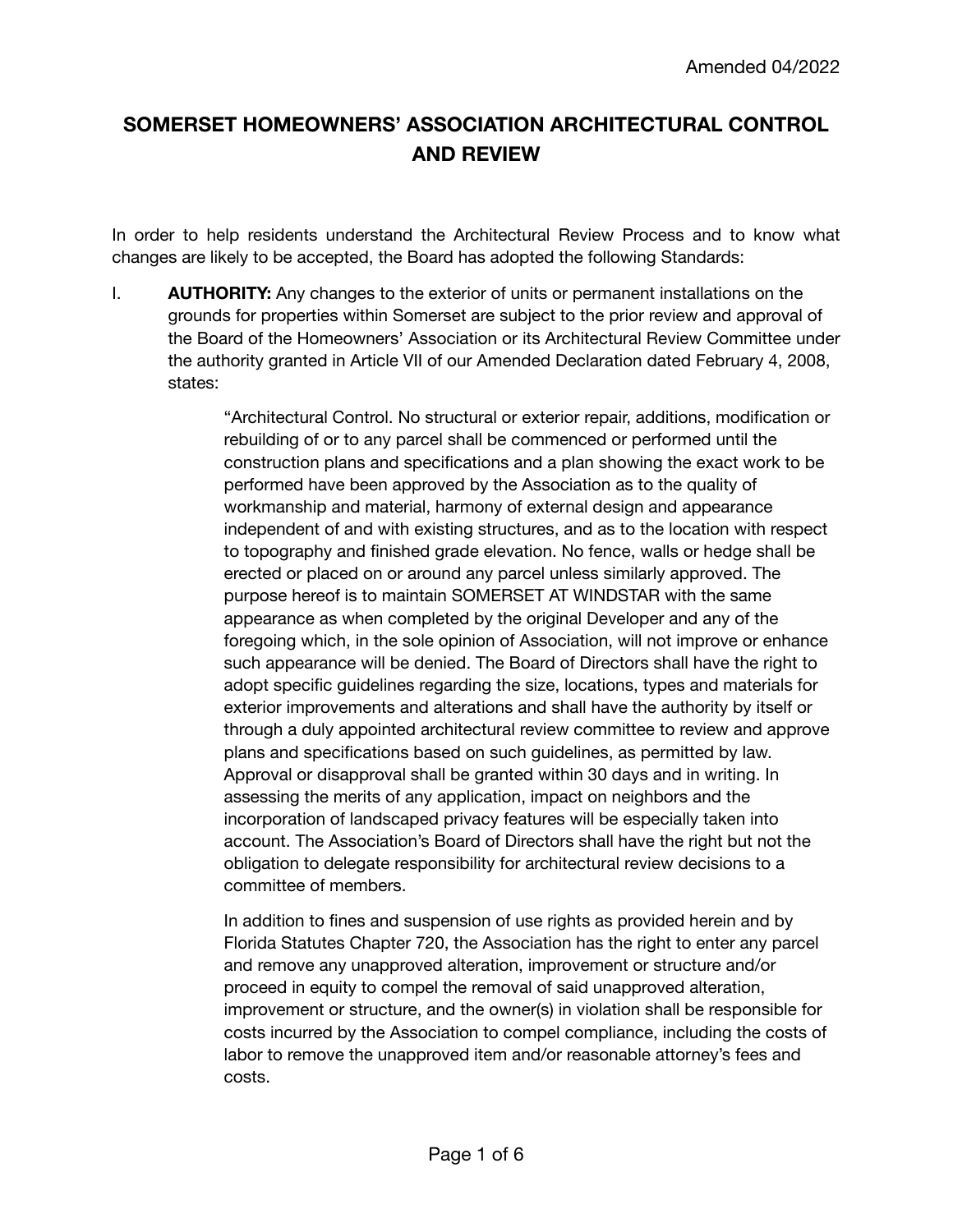**II. ARCHITECTURAL CHANGE PROCESS:** Any changes to the outside of a unit, including for example swimming pools, swimming pool cages, screened enclosures, roof replacement, concrete walks, large tree plantings, garage carriage lights, mailbox lights, garage door replacement, shutters, walls, gutters and downspouts, glassing of lanais, and screening in the front entry require the following:

**A.** A written application and written approval from the Board. If the change(s) require(s) a building permit, the application must include the following:

a. A completed Building and Exterior Change Request Form with a completed detailed description of the work to be performed;

b. A conceptual drawing or sketch of the proposed change(s);

c. A certified plot survey with the proposed addition(s) shown if the change(s)

extend(s) beyond the existing footprint;

- d. A valid and up-to-date copy of the Contractors and Subcontractor's license;
- e. A valid and up-to-date copy of the Contractors and Subcontractor's Worker's

Compensation Insurance Certificate; and

f. A valid and up-to-date copy of the Contractors and Subcontractor's Liability

Insurance Certificate.

**B.** Upon approval by the Board, the Master Association Architectural Review Committee must also approve the application. The Board shall forward the application and request to the Master Association Architectural Review Committee.

**C.** If a building permit is required, the building permit is issued after Collier County receives the Somerset and Windstar approval and request from Contractors and Subcontractors.

**D**. The approval is valid for one (1) year from date of approval.

#### **III. ROOFS**:

A. Roof tile submitted for approval must be in conformance with the established style and color for the structure and community, and must match as close as possible to the abutting or immediate neighbor. Samples must be provided for comparison.

#### **IV. PAINTING:**

A. All exterior paint colors must use the approved colors under the Board established color scheme. Any changes in color of the residence must use one of the approved colors and be agreed to by connected owner. All approved colors are available upon request to the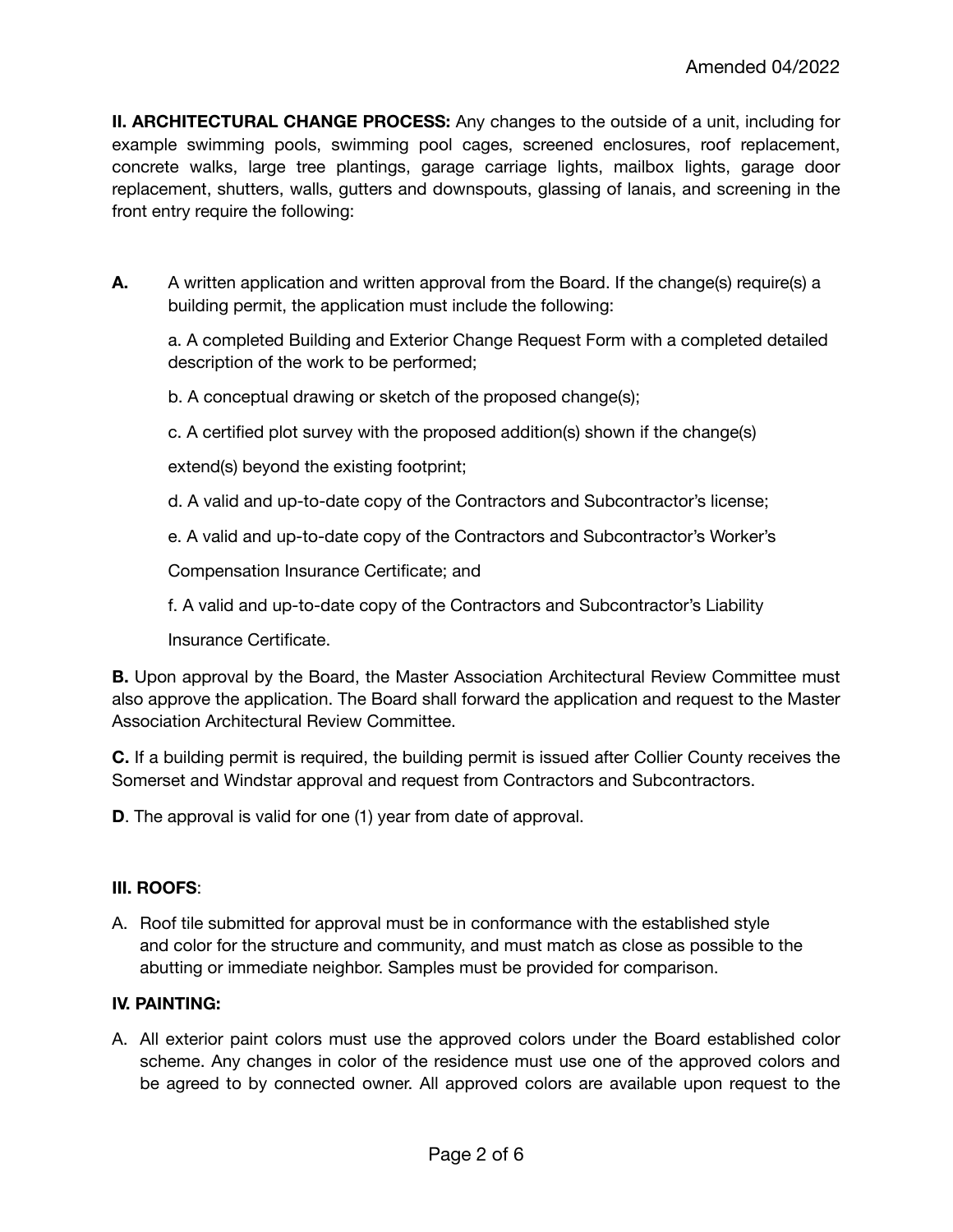Board. Both units in one building must be painted the same colors. Front Door colors are at the discretion of the owners.

# V**. LANAIS, SWIMMING POOLS AND CAGES:**

A. Installing, modifying, or repairing lanai enclosures require approval. (See Section II. ARCHITECTURAL CHANGES for approval requirements.) Pool cages can be in either white or bronze. Enhancements to the exterior and/or attachments in the lanai screen, if visible from the street or golf course, must be approved by the Board.

## B. **Pool Cage/Lanai Sun Shade:**

A Sun Shade//Roof can be added to a screened pool enclosure given that it meets the following Somerset Architectural Committee's Standard. A formal application must be made for each proposed installation.

**a.** No Screen enclosure shall be installed without submission of an architectural committee application and approval of application.This application should include at a minimum the materials to be used, a survey depicting the location of the proposed screen enclosure and detailed layout, side view and elevation drawings. It must also include manufacture literature and photos, current Contractor license and insurance certificates. Location of Sun Shade placement must be indicated on drawing.

**b.** Sun shades are not allowed over the pool or apron of the pool deck.

**c.** Sun Shades may only be placed over the seating /dining areas of the Lanai/ Cage.

**d.** Sun shades or shaded areas can not exceed more than 1/3rd of the total Lanai/Cage roof area.

**e.** Sun Shades shall be Bronze in color and match the color of the aluminum structure of the Lanai/Cage. No Roof panels will be allowed on White lanai/ Cages.

**f.** Neighboring impact will be considered for sun shade location. No neighbors sky view shall be impeded by any sun shade.

**g.** Any roof/shade attachments to the lanai roofs must meet Miami Dade County Hurricane code and be permitted by Collier County.

**h.** Master ARC Committee approval is necessary prior to installation.

#### **VI. WINDOWS/SLIDERS**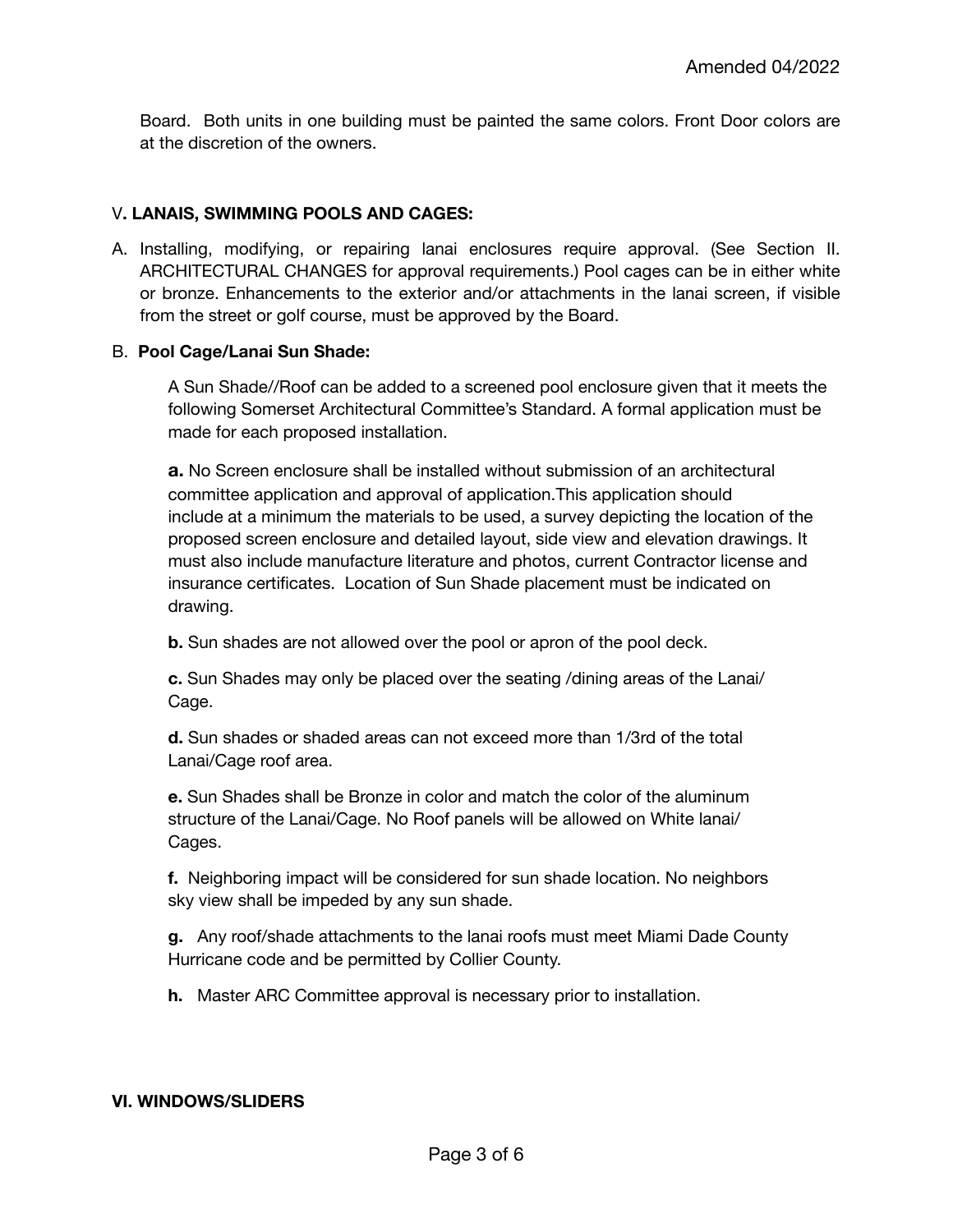**A.** All new windows and Sliding Glass Doors, replacements, or repair, must conform to the original mullion style of the window, or plain glass, and must meet current building codes. Window trim in white color only.

**B.** Any installation of windows and sliding glass doors must be submitted by application to the Architectural Review Committee with full details to be approved or declined by the Board.

## **VII. HURRICANE SHUTTERS:**

**A**. All existing hurricane shutters as of the effective date of these standards are grandfathered. All new hurricane shutters must be in roll down or accordion style and white or clear in color. All new hurricane shutters must be permitted by Collier County.

**B**. Emergency Hurricane Shutters are permitted if approved by Collier County Code and may be installed when there is a hurricane warning, and removed immediately after the hurricane has passed, or the hurricane warning is over.

#### **VIII. GATES AND FENCES:**

**A.** Front and side yard gates and fences may be removed at the discretion of the owners. If the owner retains the original gates and fences, they must be maintained in the original style. Fences and Gates may be white or bronze in color. Collier County codes require that private pools be fenced. Any gates or fences repaired or reinstalled subsequent to removal by an owner or new owner of such property must conform and be compatible with the gates and fences of the Somerset neighborhood.

**B.** Aluminum fences atop the courtyard walls may be removed upon written approval of all adjacent owners and submitted to the Board for final approval. It will be the responsibility of the removing owners to fill and seal the holes in the walls after removal of the fences.

# **IX. GUTTERS:**

A. Gutters are not required on the residences. New gutters, or repair or replacement of existing gutters, must meet industry standard in style and white in color. Bronze gutters and down spouts are allowed if attached to bronze pool cages.

#### **X. FRONT ENTRY FRAMING AND SCREENS:**

**A.** Front entry aluminum framing and screening and screen doors may be removed at the discretion of the owner after approval by the Somerset Board.

**B.** Any new or modified front entry changes must be approved by the Somerset Board.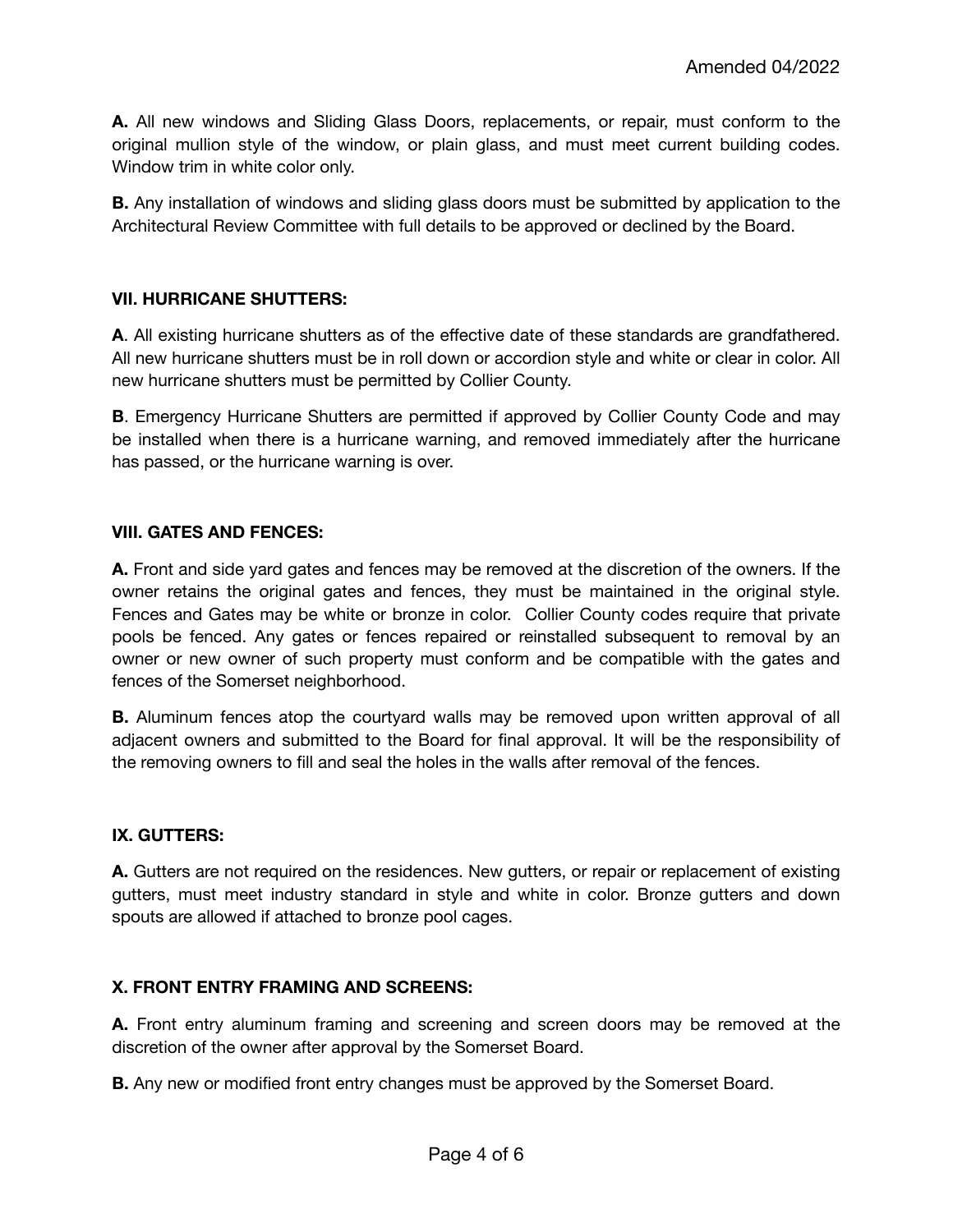## **XI. AWNINGS:**

**A.** Awnings of the fixed frame or retractable style must be approved by the Somerset Board.

## **XII. SOLAR PANELS:**

**A.** Rollup and down solar panel screens are permitted in lanais only. The solar screens must be neutral in color and must be approved by the Board.

#### **XIII. GARAGE DOORS:**

**A.** All owners must retain garage doors in the original style and white color.

#### **XIV. GARAGE CARRIAGE LIGHTS:**

**A.** All garage carriage lights must be uniform in style and color through out the community and approved by the Somerset Board.

#### **XV. LANDSCAPING:**

**A.** All vines over the garage, doors and front of residences as of the effective date of these standards are grandfathered. Any new plantings over the garage doors are permitted, except bougainvillea vines. However, the homeowner is ultimately responsible for keeping the vines trimmed for a well-groomed appearance, particularly during the summer rapid growth cycle of the vines.

**B.** All front yard existing trees as of the effective date of these standards are grandfathered. All front yard trees and palms must be approved by the Board.

**C.** Decorative rock is discouraged in the front yard. Any front yard with decorative rock as of the effective date of these standards are grandfathered. Any new yard ornaments, statuary fountain, concrete or decorative flowerbed outlines are not permitted.

# **XVI. ONE AND TWO STORY UNITS**:

A. One-story units must remain as a one-story unit, and two-story units must remain as a twostory unit.